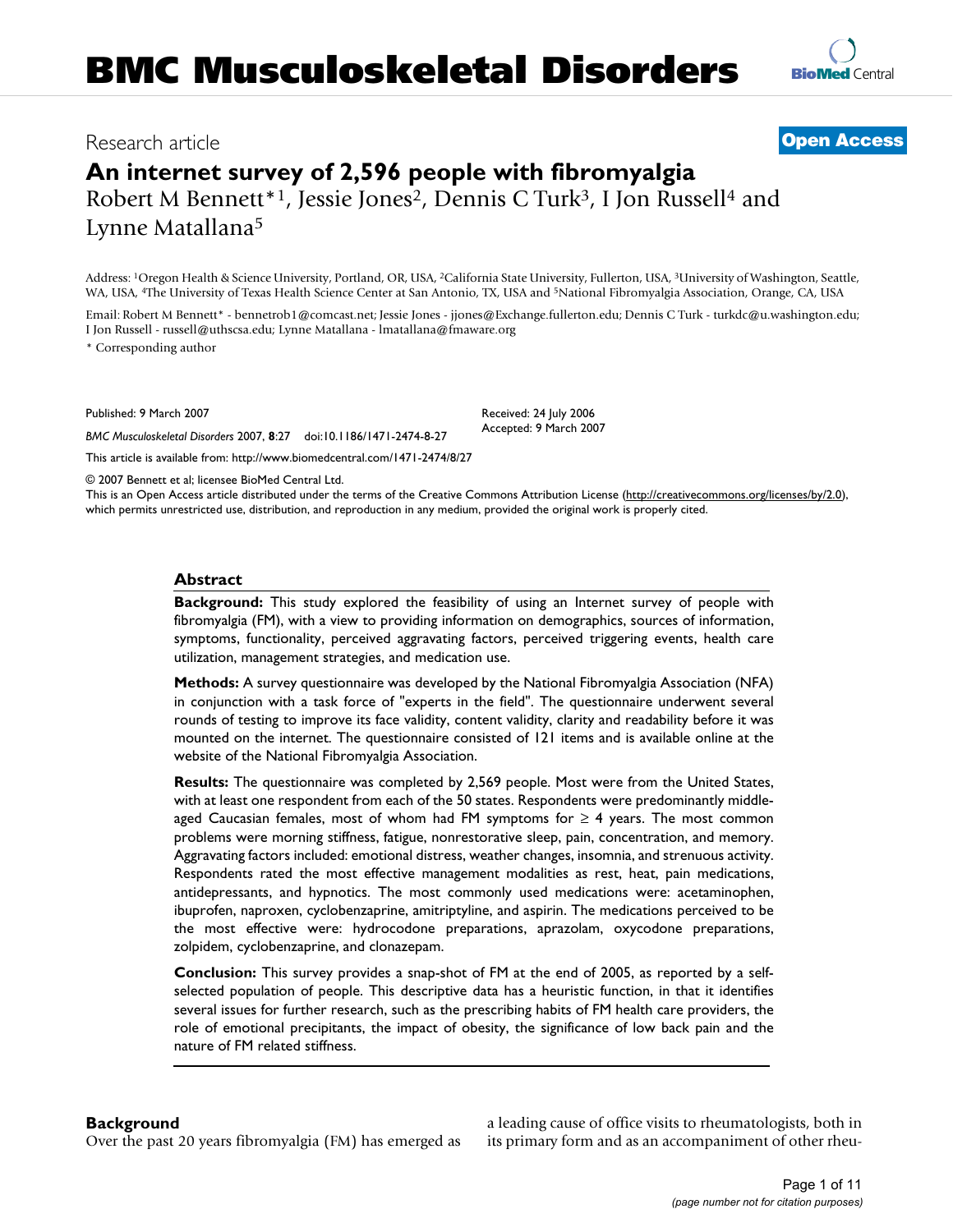matic disorders. Epidemiological studies report a FM prevalence of between 2 and 7% in most nations [1-12], with a female to male ratio of approximately 9:1. It is increasingly evident that FM represents a significant challenge in view of its high prevalence, frequent comorbidities, and frustration with current treatment modalities.

Patient self-report is increasingly used to assess the impact of rheumatic diseases and gain insight into their impact and to formulate new questions for investigation [13-16]. Study groups such as OMERACT (Outcome Measures in Rheumatology) use self-reported information as a preliminary step in the development of Delphi-based questionnaires with the eventual aim of defining optimal outcome measures for clinical trials [17].

The major aims of the current study were to conduct a large internet-based national survey of people with FM to determine: (1) demographics and sources of information about FM, (2) symptoms and functionality, (3) perceived aggravating factors, (4) perceived triggering events, (5) diagnosis and health care utilization, (6) management strategies, and (7) medication use.

# **Methods**

### *Questionnaire development*

This questionnaire was developed in conjunction with The National Fibromyalgia Association (NFA) and a multidisciplinary Task Force of FM experts. The NFA is a nonprofit organization whose mission is to develop and execute programs dedicated to improving the quality of life for people with FM by increasing the awareness of the public, media, government, and medical community. The first draft of the questionnaire was completed in 2004 with a focus group of 12 FM volunteers providing feedback.

In order to establish content validity of the Questionnaire the following steps were taken:

• The questionnaire was administered to 42 people (ages) 24–74) diagnosed with FM who attended a symposium on FM that was held at California State University, Fullerton. Based on the resulting feedback, the questionnaire was modified to improve its content, clarity, readability, and overall quality.

• The revised questionnaire was further tested on the a focus group of 21 people with FM (age range 36–60) who had volunteered to participate in NFA surveys via e-mail. Based on feedback from this focus group, the Questionnaire was further adapted to further improve its content, clarity, readability, and quality.

• A 2-day workshop of the Task Force met in October 2005 to finalize the Questionnaire content and format.

• A study was conducted to determine whether the finalized Questionnaire had appropriate stability over a 1–2 week period. Intraclass correlation coefficients (ICCs) were calculated to index test-retest reliability. The majority of the single ICC values fell within the acceptable range of values from 0.82 to 1.00 with few exceptions. Most items with lower ICCs required participants to recall specific dates or to estimate things which occurred within a specified time frame (i.e., recall issues). Others items with lower ICCs related to symptoms and states (i.e., clinical features that typically fluctuate in intensity and frequency).

The reading level of the Questionnaire, except for section # 6 (medications), was estimated by using the "readability statistics" tool that is available in Microsoft Word. This analysis showed a Flesch Reading Ease score of 60.8 and a Flesch-Kincaid Grade Level of 7.0. The grade level estimates range from grade 5 through college; grade 7 is fairly low; indicating the Questionnaire was quite suitable for use by lay people.

The final Questionnaire consisted of 121 items [18] and consisted of 5 sections:

(1) Background Information (questions 1–25), (2) Symptoms (questions 26–51), (3) Physical Ability Impact (questions 52–63), (4) Employment Impact (questions 64–87), and (5) nature and effectiveness of interventions (questions 88–121). A decision was made to post the survey on the Internet for whatever period was required to obtain a representative sample of approximately 3,000 responses.

# **Results**

The questionnaire was posted on the NFA's website on October 12, 2005. The survey was completed in a satisfactory manner by 2,569 people over the course of 3 days. The vast majority of responses were from the United States. There was at least 1 responder from each of the 50 States in the United States. In most States approximately 0.05% of the estimated female FM population responded to the survey -based on a conservative estimate FM prevalence of 3.5% in women and the 2002 National Census figures [19]. In addition, there were 46 responses from 12 other countries (Canada, United Kingdom, Ireland, Australia, New Zealand, Mexico, Germany, Holland, Bermuda, France, Israel, and Hungary).

### *Demographics and the sources of information about FM*

The demographics of the population responding to the survey are shown in Table 1. The responders were pre-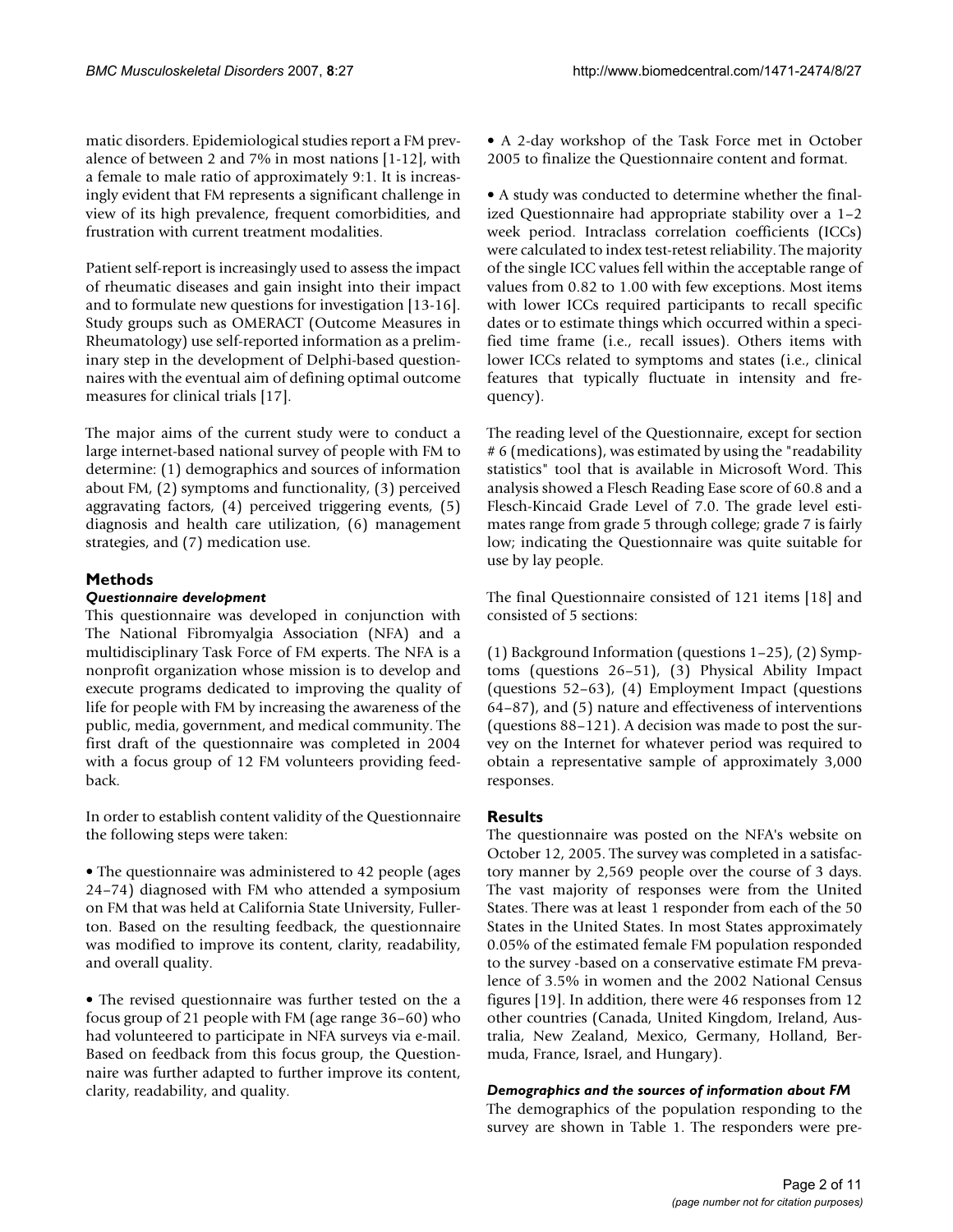dominantly middle-aged Caucasian females, 75% of whom had experienced FM symptoms for more than 4 years. Only 3.2% of the responders were male. The age distribution was slightly skewed towards older individuals (mean =  $47.3 \pm 10.68$ , range 17-77.5) which is consistent with published research on FM. They tended to be moderately overweight and reported having gained approximately 50 pounds since they were aged 18. Seventy percent had a BMI > 25 and 43% had a BMI > 30; comparable BMI figures for white females taken from National Health Interview Survey of 2004 are 47% and 21% respectively [19]. Just over 50% of the responders had a household income of between \$20,000 and \$80,000.

Respondents obtained information about FM from diverse sources, including professional and consumer organizations: Health care professionals providing FM

information were: family physicians (45.8%), rheumatologist (43.6%), internists (23.1%), massage therapists (20.3%), chiropractors (20.2%), physical therapists (14.4%), mental health professionals (psychiatrist/psychologist/social workers) (13.1%), pharmacists (7.8%), nurse practitioners/physician assistants (7.6%), nurses (5.3%), nutritionist/dietitians (4.4%), and gynecologists (2.9%). In addition to health care professionals, respondents received information from a number of other sources including: NFA (sponsors of the survey,70%), general media (41.6%), Arthritis Foundation (35.2%), Internet message boards (23.4%), Internet chat rooms (12.5%), local support groups (12%), and informal sources (e.g., friends,32.6%), health food store,13.6%, family member,10.7%). These percentages do not summate to 100% as more than one source could be acknowledged.

|  |  |  |  |  |  | Table 1: Demographic profile of responders |
|--|--|--|--|--|--|--------------------------------------------|
|--|--|--|--|--|--|--------------------------------------------|

| <b>Demographic Feature</b>        | <b>Frequency</b>   |  |  |  |
|-----------------------------------|--------------------|--|--|--|
| Age [years]                       | $47.3 \pm 10.68$   |  |  |  |
| Female                            | 96.8%              |  |  |  |
| Current weight [pounds]           | $179.5 \pm 45.9$   |  |  |  |
| Weight at age 18                  | $129.1.5 \pm 26.8$ |  |  |  |
| Height [inches]                   | $64.7 \pm 3.2$     |  |  |  |
| Body mass index [BMI]             | $30.1 \pm 7.6$     |  |  |  |
| Symptoms < 7 months               | 0.6%               |  |  |  |
| 7-12 months                       | 1.5%               |  |  |  |
| $I-2$ years                       | 3.9%               |  |  |  |
| $2-4$ years                       | 13.1%              |  |  |  |
| > 4 years                         | 75.5%              |  |  |  |
| Race/Ethnicity: Caucasian         | 91.5%              |  |  |  |
| Afro-American                     | 2.3%               |  |  |  |
| American Indian                   | 3.6%               |  |  |  |
| Hispanic                          | 2.6%               |  |  |  |
| Asian                             | 0.4%               |  |  |  |
| Marital Status: Currently married | 64.2%              |  |  |  |
| Never married                     | 11.2%              |  |  |  |
| Divorced                          | 17.4%              |  |  |  |
| Widowed                           | 2.5%               |  |  |  |
| No children                       | 26.5%              |  |  |  |
| Number of Children: One child     | 16.5%              |  |  |  |
| Two                               | 30.5%              |  |  |  |
| > 3 children                      | 20.9%              |  |  |  |
| Household income: < \$9,000       | 4.9%               |  |  |  |
| \$10,000-\$19,999                 | 8.7%               |  |  |  |
| \$20,000-\$29,999                 | 8.8%               |  |  |  |
| \$30,000-\$39,999                 | 10.6%              |  |  |  |
| \$40,000 - \$49,999               | 10.4%              |  |  |  |
| \$50,000-\$59,999                 | 9.8%               |  |  |  |
| \$60,000-\$69,999                 | 7.5%               |  |  |  |
| \$70,000-\$79,999                 | 6.2%               |  |  |  |
| \$80,000-\$89,999                 | 5.2%               |  |  |  |
| \$90,000-\$99,999                 | 5.1%               |  |  |  |
| \$100,000-\$199,999               | 9.7%               |  |  |  |
| $>$ \$200,000                     | 1.7%               |  |  |  |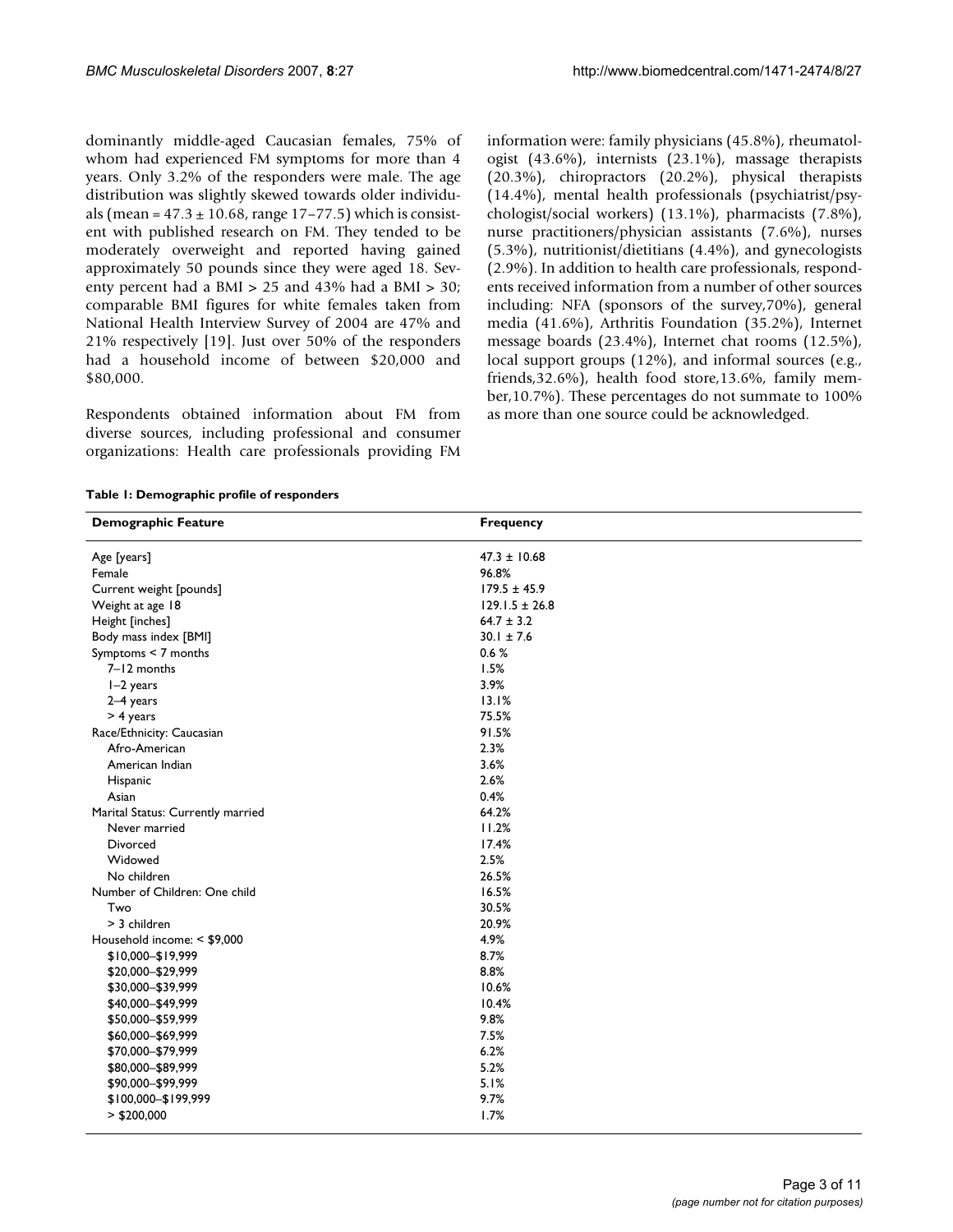### *Symptoms and functionality*

FM patients are usually poly-symptomatic with symptoms and syndromes affecting several organ systems. Every respondent in this survey reported multiple current symptoms and syndromes that have been associated with FM. The most common symptom was low back pain followed by recurrent headaches, arthritis, muscle-spasm, tingling, and balance problems (Table 2). The average intensity of symptoms over the past week was captured in response to the question "please select the number that best describes your experience with the following (*specified problem*) on average during the past week". This questions was followed by asking the respondents to evaluate each symptom on a scale of 0 (no symptom) to 10 (extreme symptom). The highest rated symptoms were: morning stiffness, fatigue, poor sleep, and pain. A considerable number of cognitive symptoms (i.e., problems with memory and concentration) were also acknowledged (Table 3).

Chronic pain, fatigue stiffness, and other FM-associated symptoms frequently impact on an individual's functional capabilities. Survey participants responded to the question: "even if you did not do the following activities, please indicate what you think your ability to do them during the past week would be?" The percentage of responders who indicated that they would have *no difficulty* performing each task was as follows: normal activities of daily living (65%); walking 2 blocks (45%); climbing stairs (38%); shopping (34%); light household duties (e.g., cooking/dusting) (32%); lifting or carrying 10 pounds (30%); walking half a mile (27%); walking 1 mile (18%); lifting or carrying 25 pounds (8%); heavy household duties (e.g., vacuuming/scrubbing) (7%); and strenuous recreational activity (hiking/biking) (3%).

The respondents were nearly equally divided regarding their ability to maintain gainful employment. Those who were still working felt that their symptoms compromised their ability to be productive due to frequent absences and reduced work hours. Approximately 20% of the respondents had filed some form of disability claim and 6% received workman's compensation.

### *Perceived aggravating factors*

People with FM typically report that various events exacerbate their symptoms. These attributions were probed with the question "which of the following factors act as triggers that worsen your symptoms?" The respondents were permitted to list as many as they wished and thus the percentages do not sum to 100. The most common exacerbating events acknowledged were mental stressors, weather changes, sleeping problems and strenuous activity (Table 4).

#### *Perceived triggering events*

People with FM often associate a specific event to the onset of their symptoms. In response to the question "have any of the following potential triggering events occurred around the same time that your fibromyalgia symptoms first became apparent" Approximately 21% of responders indicated that they could not identify any such association. Over 73% of those who indicated some triggering event made attributions to emotional trauma or chronic stress (Table 5). The next most common attribution was acute illness (26.7%), followed by physical stressors (surgery, motor vehicle collisions, and other injuries). Another 20.6% of the responses acknowledged physical or emotional abuse as a child and 15.1% associated abuse as an adult to the onset of their symptoms. Childhood sexual abuse was cited by 9% of respondents. Approximately 10.1% of the responders related the onset of FM symptoms to the menopause.

#### *Diagnosis and health care utilization*

Most responders (98.4%) had been formally diagnosed as having FM by a health care provider. In 55% of responders the diagnosis had been made 4 or more years prior to the completion of the survey, whereas in 9% the diagnosis had been made within the last year. Rheumatologists were responsible for the diagnosis in 42.4% of responders followed by family physicians and internists in 23.2% and 12.2%, respectively. In just under 10% of responders the diagnosis of FM was made by other health care providers (chiropractors, nurse-practitioners, osteopaths, psychiatrists, gynecologists, and nurses). Some 46% had consulted between 3 to 6 health care providers before obtaining the diagnosis of FM, while 24.6% had seen >6 health care providers prior to diagnosis. In response to the question "how legitimate does your current health care provider treat your fibromyalgia?", there was roughly a bimodal distribution with 65.1% reporting "legitimate" or "very legitimate", whereas 27.8% felt that their health care provider did *not* view FM as a "very legitimate" disorder.

Over 96% of responders had seen a health care provider at least once over the past year for their FM symptoms. Some 44% of responders reported that they had visited a health care provider 1 to 4 times in the past year. An additional 23% indicated they visited responder 5 to 8 times in this time period, 14% reported 9 to 12 visits, and 13% reported more than 12 visits (13%). Approximately 29% of respondents indicated they had visited an emergency room on at least 1 to 4 occasions in the last year. Hospitalization due to FM symptoms was reported by 3.5% of the responders.

Approximately 70.4% of the sample reported that they had medical insurance. Most responders had out-of-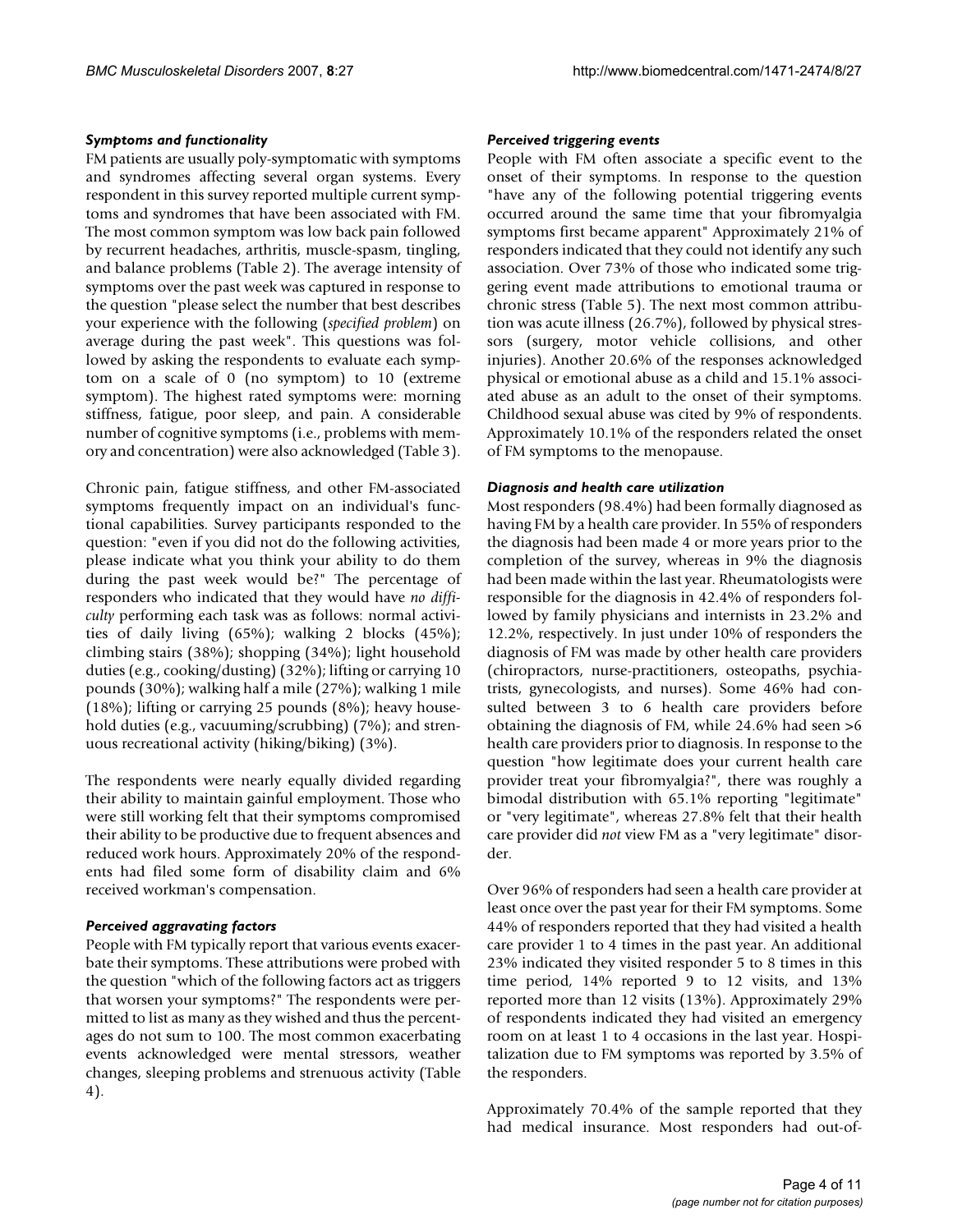| <b>Current Symptom</b>   | <b>Frequency</b> |
|--------------------------|------------------|
| Low back pain            | 63%              |
| Recurrent headaches      | 47%              |
| Arthritis                | 46%              |
| Muscle spasm             | 46%              |
| <b>Tingling</b>          | 46%              |
| <b>Balance problems</b>  | 45%              |
| Irritable bowel syndrome | 44%              |
| <b>Numbness</b>          | 44%              |
| Chronic fatigue          | 40%              |
| Bloating                 | 40%              |
| Depression               | 40%              |
| Anxiety                  | 38%              |
| Sinus problems           | 37%              |
| Tooth disorders          | 32%              |
| Restless legs            | 32%              |
| <b>Tinnitus</b>          | 30%              |
| Jaw pain                 | 29%              |
| <b>Bladder problems</b>  | 26%              |
| Rashes                   | 25%              |

**Table 2: Frequencies of symptoms and current comorbidities** ≥ **25 %** *[in descending order of frequency]*

pocket expenses related to management of their FM. For instance 74% of responders reported spending between \$100 and \$500 each month on over-the-counter products; whereas 61% spent between \$100 and \$500 each month on prescription medications.

#### *Management strategies*

Survey participants were asked to "indicate whether you use any of the following interventions for FM and if so, whether each helps your FM symptoms". Respondents rated the effectiveness of each intervention on a 0 to 10 scale, with 10 being most effective The interventions perceived to be most effective (effectiveness rating  $\geq 6.0$ ) in descending order were: rest, heat modalities, prescription pain medications, prescription antidepressants, prescription sleep medications, prayer, massage, and pool therapy (Table 6).

**Table 3: Symptom intensity during the past week** *[in descending order of severity]*

| <b>Symptom</b>              | Mean ± SD     |
|-----------------------------|---------------|
| Morning stiffness           | $7.2 \pm 2.5$ |
| Fatigue                     | $7.1 \pm 2.1$ |
| Nonrestorative sleep        | $6.8 \pm 2.7$ |
| Pain                        | $6.4 \pm 2.0$ |
| Forgetfulness               | $5.9 \pm 2.7$ |
| Concentration               | $5.9 \pm 2.6$ |
| Difficulty falling asleep   | $5.6 \pm 3.3$ |
| Muscle spasms               | $4.8 \pm 3.2$ |
| Anxiety                     | $4.5 \pm 3.1$ |
| Depression                  | $4.4 \pm 3.1$ |
| Headaches                   | $4.3 \pm 3.1$ |
| Anger                       | $3.9 \pm 2.9$ |
| Restless legs               | $3.6 \pm 2.7$ |
| Abdominal pain              | $3.6 \pm 2.8$ |
| Poor balance                | $3.5 \pm 2.9$ |
| Swelling of feet and ankles | $3.2 \pm 3.1$ |
| <b>Dizziness</b>            | $2.9 \pm 2.8$ |
| Bladder problems            | $2.5 \pm 2.9$ |
| Skin rashes                 | $1.9 \pm 2.9$ |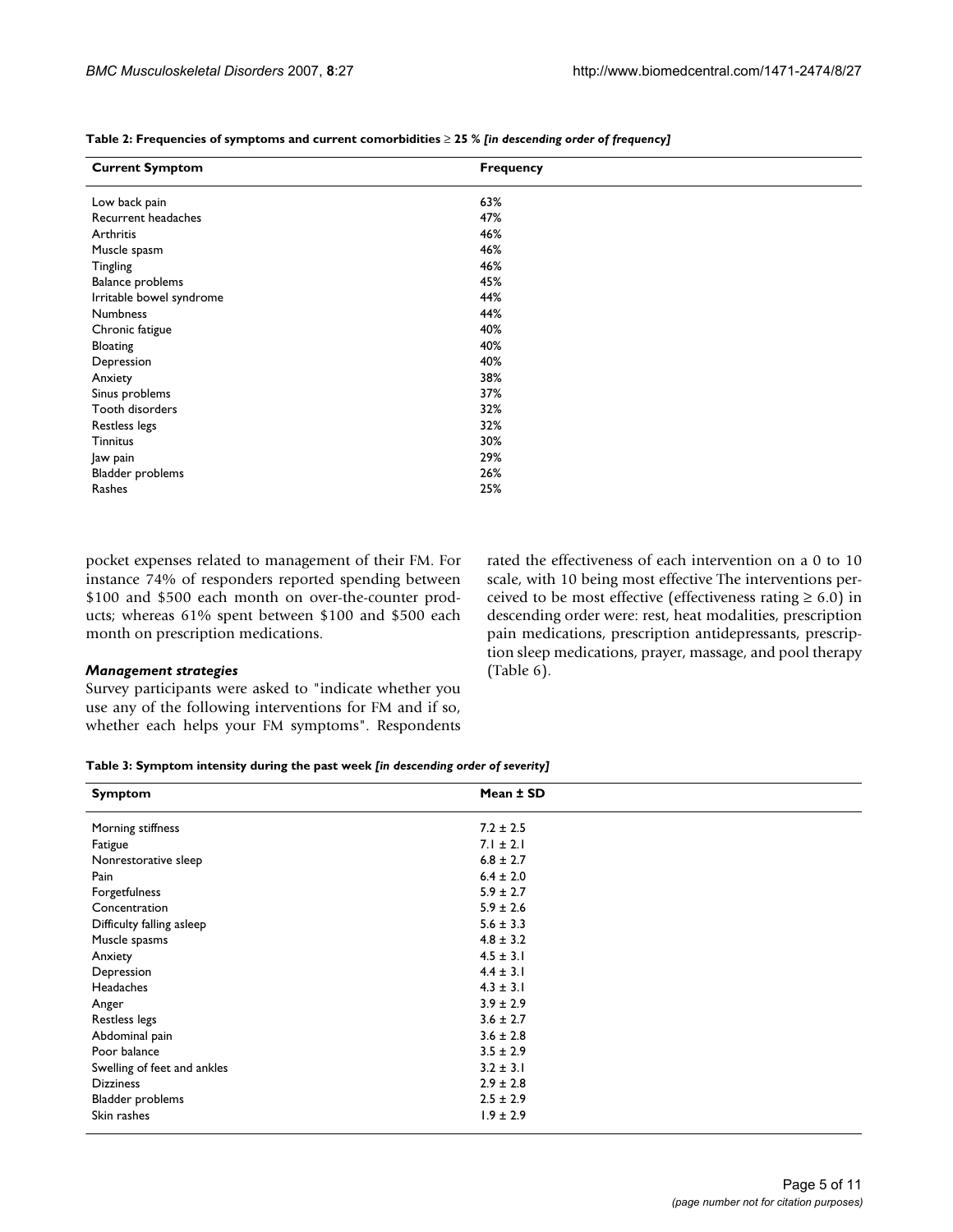| <b>Perceived stressor</b>         | <b>Frequency</b> |
|-----------------------------------|------------------|
| <b>Emotional distress</b>         | 83%              |
| Weather changes                   | 80%              |
| Sleeping problems                 | 79%              |
| Strenuous activity                | 70%              |
| Mental stress                     | 68%              |
| Worrying                          | 60%              |
| Car travel                        | 57%              |
| Family conflicts                  | 52%              |
| Physical injuries                 | 50%              |
| Physical inactivity               | 50%              |
| Infections                        | 43%              |
| Allergies                         | 37%              |
| Low to moderate physical activity | 36%              |
| Lack of emotional support         | 36%              |
| Time zone changes                 | 34%              |
| Airplane travel                   | 34%              |
| Perfectionism                     | 32%              |
| Work related conflicts            | 29%              |
| <b>Menses</b>                     | 27%              |
| Medication side effects           | 27%              |
| Chemical exposures                | 27%              |
| Sexual intercourse                | 17%              |

**Table 4: Factors perceived to worsen FM symptoms** *[in descending order of frequency]*

#### *Medications used by survey responders*

The Questionnaire listed 253 medications and asked "which of the following medications do you currently use, or have tried in the past to relieve symptoms due to fibromyalgia and were they helpful?" Respondents rated the effectiveness of each intervention as "being helpful" (= 10) or "not helpful" (= 0). Table 7 presents the results in 4 columns: "every used ", " use now ", "continuing use " (computed from (use now/every used) ×100), and "considered helpful ". The most commonly used medications (*ever used*) were acetaminophen, nonsteroidals (NSAIDs), tricyclic antidepressants, and cyclobenzaprine. The most helpful medications (*considered helpful*) were: hydrocodone preparations, aprazolam, oxycodone preparations, zolpidem, clonazepam, cyclobenzaprine, and codeine preparations. The medications used most consistently used over time (*continuing use*) were: hydrocodone preparations, ibuprofen, clonazepam, acetaminophen, trazodone, gabapentin, and zolpidem.

#### **Discussion**

Over the course of 3 days, over 2500 respondents completed a survey that was posted on the web site of the National Fibromyalgia Association. The demographics of the respondents to this survey revealed no particular surprises when compared to other epidemiologic studies and surveys [1-12]. The household income was similar to a previous survey of 537 FM patients in the San Diego, Cal-

| Table 5: Perceived triggering events of FM onset (in descending order of frequency) |  |
|-------------------------------------------------------------------------------------|--|
|-------------------------------------------------------------------------------------|--|

| Event                                    | <b>Frequency</b> |
|------------------------------------------|------------------|
| Chronic stress                           | 41.9%            |
| Emotional trauma                         | 31.3%            |
| Acute illness                            | 26.7%            |
| Physical injury (non-MVA)                | 17.1%            |
| Surgery                                  | 16.1%            |
| Motor vehicle accident (MVA)             | 16.1%            |
| Emotional and physical abuse as an adult | 12.2%            |
| Emotional and physical abuse as a child  | 11.9%            |
| Thyroid problems                         | 10.3%            |
| Menopause                                | 10.1%            |
| Sexual abuse as a child                  | 8.7%             |
| Childbirth                               | 7.6%             |
| Sexual abuse as adult                    | 2.9%             |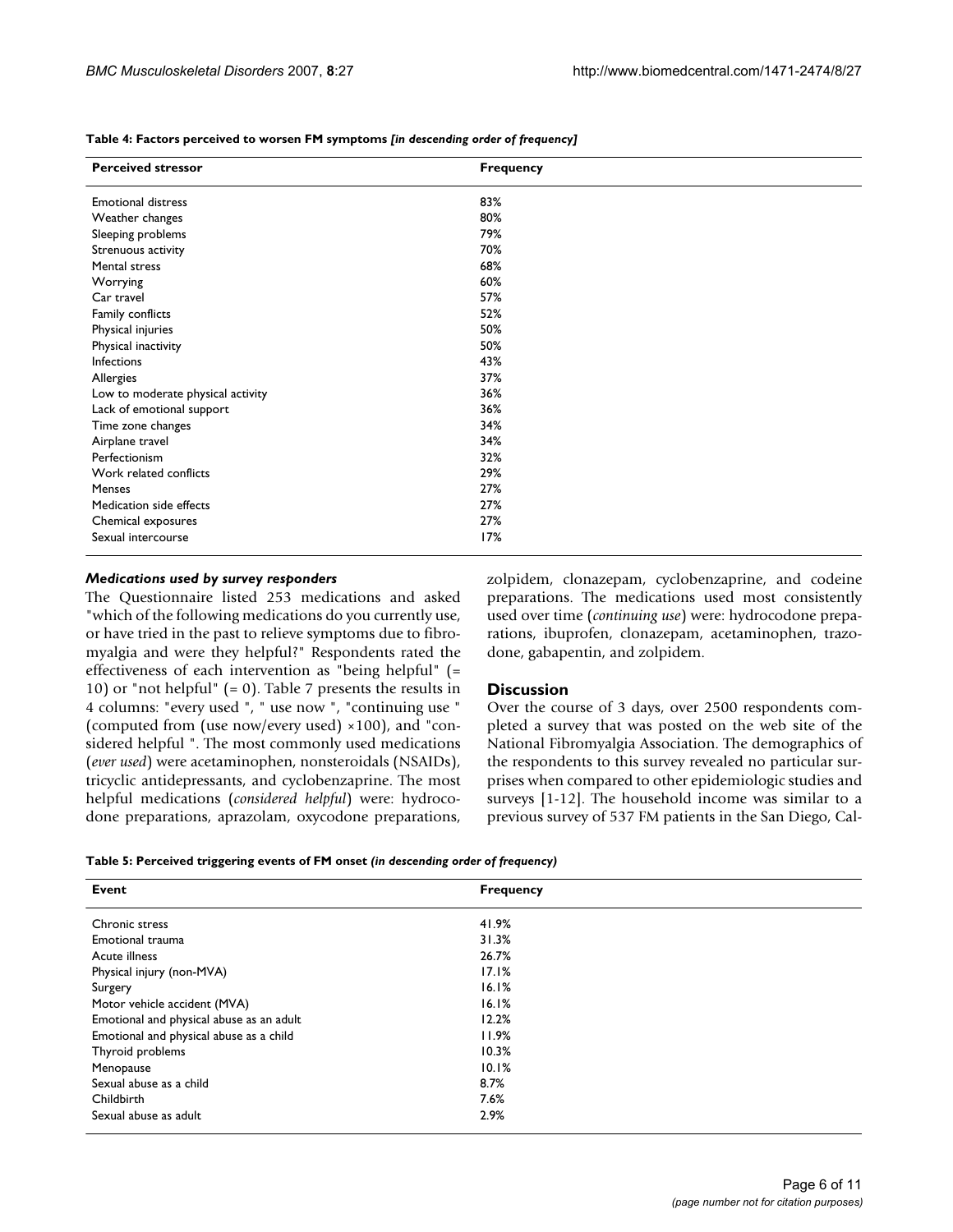| Intervention                                                    | <b>Frequency</b> | Effectiveness [0-10 scale] |  |  |
|-----------------------------------------------------------------|------------------|----------------------------|--|--|
| Resting                                                         | 86%              | $6.3 \pm 2.5$              |  |  |
| Distraction [reading, watching TV etc.]                         | 80%              | $4.7 \pm 2.5$              |  |  |
| Heat modalities [warm water, hot packs]                         | 74%              | $6.3 \pm 2.3$              |  |  |
| Nutritional supplements                                         | 68%              | $3.8 \pm 2.8$              |  |  |
| OTC pain medications                                            | 67%              | $3.8 \pm 2.3$              |  |  |
| Prescription pain medications                                   | 66%              | $6.3 \pm 2.4$              |  |  |
| Gentle walking                                                  | 64%              | $4.6 \pm 2.6$              |  |  |
| Prescription antidepressants                                    | 63%              | $6.2 \pm 2.8$              |  |  |
| Stretching                                                      | 62%              | $5.4 \pm 2.6$              |  |  |
| Prayer                                                          | 57%              | $6.0 \pm 2.9$              |  |  |
| Prescription sleep medications                                  | 52%              | $6.5 \pm 2.7$              |  |  |
| Relaxation/meditation                                           | 47%              | $5.1 \pm 5.5$              |  |  |
| Massage/reflexology                                             | 43%              | 6.1 $\pm$ 2.8              |  |  |
| Aerobic exercise                                                | 32%              | $5.0 \pm 3.0$              |  |  |
| Cold therapy [ice packs etc.]                                   | 30%              | $4.8 \pm 2.8$              |  |  |
| Chiropractic manipulation                                       | 30%              | $5.1 \pm 3.0$              |  |  |
| Counseling [psychologist, MSW, pastor]                          | 29%              | $4.8 \pm 3.0$              |  |  |
| Pool therapy                                                    | 26%              | $6.0 \pm 3.0$              |  |  |
| Non-aerobic exercise [stretching, yoga, Tai<br>Chi <sub>1</sub> | 24%              | $5.1 \pm 2.9$              |  |  |
| Physical therapy                                                | 24%              | $4.7 \pm 3.1$              |  |  |
| OTC sleep medications                                           | 22%              | $4.0 \pm 2.9$              |  |  |
| <b>TENS</b> unit                                                | 21%              | $4.3 \pm 2.9$              |  |  |
| Trigger point injections                                        | 21%              | $5.0 \pm 3.3$              |  |  |
| Support groups                                                  | 19%              | $4.6 \pm 3.0$              |  |  |
| Strength training                                               | 18%              | $4.3 \pm 2.9$              |  |  |
| Pain clinic                                                     | 17%              | $4.8 \pm 3.1$              |  |  |
| Acupuncture                                                     | 15%              | $4.5 \pm 3.5$              |  |  |
| Pilates                                                         | 8%               | $4.6 \pm 3.3$              |  |  |
| Cognitive behavioral therapy                                    | 8%               | $4.3 \pm 3.2$              |  |  |
| Energy healing [e.g. Reiki]                                     | 7%               | $4.0 \pm 3.2$              |  |  |
| Biofeedback                                                     | 6%               | $2.9 \pm 2.9$              |  |  |
| Spinal surgery                                                  | 4%               | $3.4 \pm 3.4$              |  |  |
| <b>Hypnosis</b>                                                 | 3%               | $2.5 \pm 2.9$              |  |  |

**Table 6: Interventions used by the survey responders** *[in descending order of frequency]*

ifornia [20]. In comparison to United States National Census figures, respondents were moderately overweight. Several other studies have reported obesity in FM [21-23] and weight reduction has been reported to provide improvement [24]. This concordance in demographic variables with other published FM studies suggests that the Questionnaire provided a reasonably representative measure.

It is difficult to make direct comparisons of health care utilization in this survey and other studies, as it is largely derived from patients with internet access in the United States. For example, a Canadian study reported annual visits to health care providers were 11.6, emergency room visits were 0.6, and hospital inpatient days or 2.1 [25]. However, the health care system in Canada is a nationalized service compared to the fee for service system in the United States. It is impossible to disentangle the availability and costs of services from service utilization.

Although a hallmark of FM is pain, the respondents listed morning stiffness, fatigue, and non-restorative sleep before pain, as comparable in severity. While morning stiffness is a common symptom in inflammatory rheumatic disorders [26,27] it has only been mentioned in the occasional FM study [28,29]. Morning stiffness is a characteristic feature of inflammatory arthritidies, where it has been defined as "slowness or difficulty moving the joints when getting out of bed or after staying in one position too long, which involves both sides of the body and gets better with movement" [30]. Whether such a precise definition would apply to FM patients would be an interesting topic for future study. Morning stiffness in rheumatoid arthritis has been correlated with elevated serum levels of hyaluronic acid [31]. Raised levels of hyaluronic acid have been reported in one study FM patients [32], but not in several others [33-35]. The 63% prevalence of low back pain is particularly noteworthy, as this has not been previously reported in survey or epidemiological studies of FM. It may be a productive topic for future research, as patients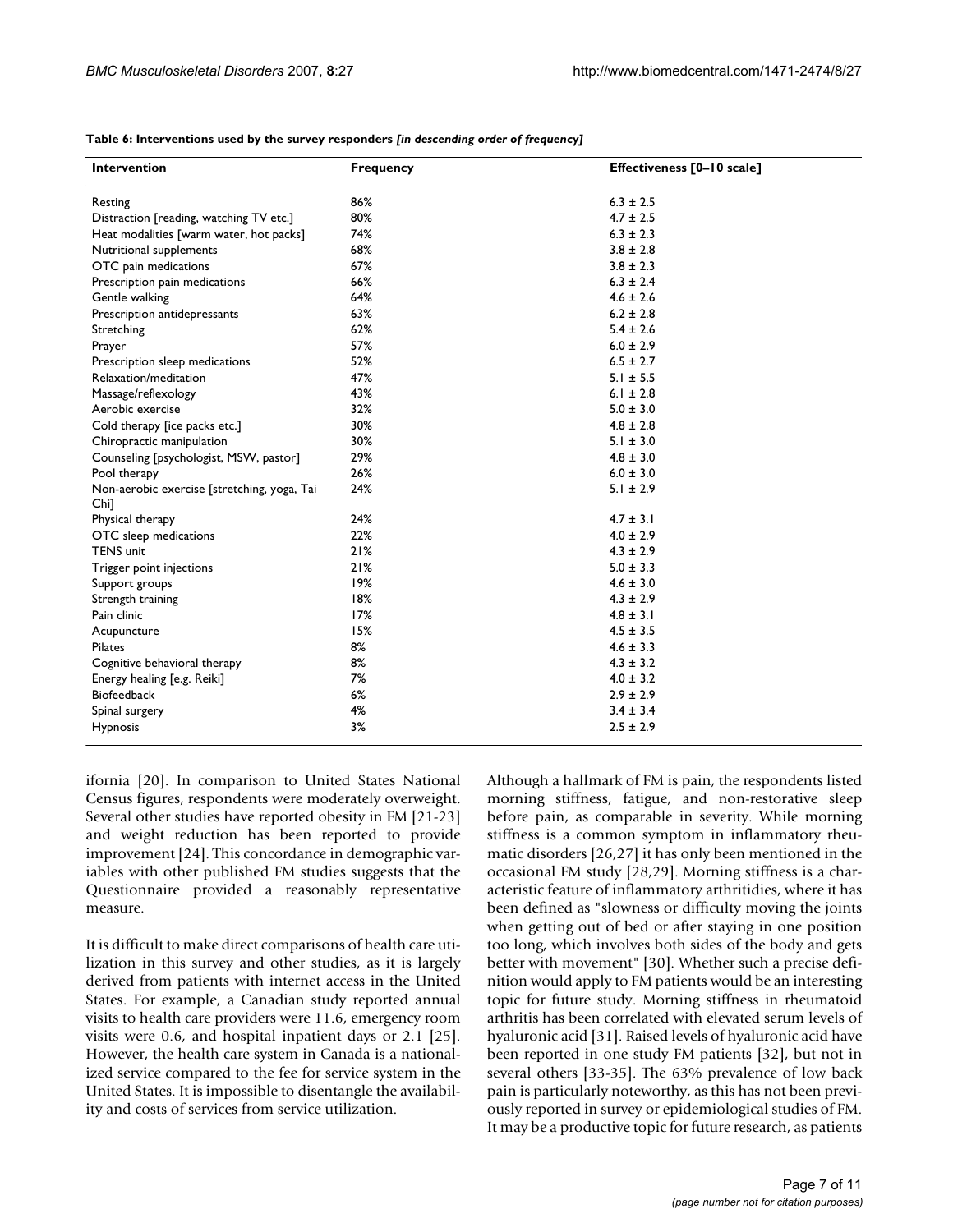| Drug (with common USA brand name)       | <b>Ever used</b> | Use now         | <b>Continuing use</b> | <b>Considered helpful</b> |
|-----------------------------------------|------------------|-----------------|-----------------------|---------------------------|
| Acetaminophen [Tylenol]                 | 94               | 35              | 37                    | 36                        |
| Ibuprofen [Motrin, Advil]               | 87               | 36              | 41                    | 51                        |
| Naproxen [Naprosyn, Aleve]              | 66               | 3               | 20                    | 39                        |
| Cyclobenzaprine [Flexeril]              | 64               | 9               | 30                    | 58                        |
| Amitriptyline [Elavil]                  | 55               | 12              | 22                    | 42                        |
| Aspirin [Ecotrin]                       | 53               | $\overline{10}$ | 9                     | 34                        |
| Celecoxib [Celebrex]                    | 48               | 6               | $\overline{13}$       | 40                        |
| Rofecoxib [Vioxx]*                      | 48               | 0               | 0                     | 39                        |
| Codeine + APAP [Tylenol #2 or #3 or #4] | 47               | 4               | 9                     | 55                        |
| Tramadol [Ultram]                       | 46               | 3               | 28                    | 44                        |
| Hydrocodone + APAP [Vicodin]            | 44               | 8               | 41                    | 75                        |
| Propoxyphene + APAP [Darvocet]          | 44               | 8               | 8                     | 54                        |
| Zolpidem [Ambien]                       | 41               | 4               | 34                    | 64                        |
| Sertraline [Zoloft]                     | 41               | 8               | 20                    | 40                        |
| Fluoxetine [Prozac]                     | 39               | 8               | 21                    | 42                        |
| Paroxetine [Paxil]                      | 36               | 4               | $\mathbf{H}$          | 32                        |
| <b>Buproprion [Wellbutrin]</b>          | 35               | $\overline{10}$ | 29                    | 41                        |
| Trazadone [Desyrel]                     | 33               | 12              | 36                    | 51                        |
| Gabapentin [Neurontin]                  | 33               | 12              | 36                    | 46                        |
| Aprazolam [Xanax]                       | 33               | 10              | 30                    | 70                        |
| Oxycodone + APAP [Percocet, Roxicet]    | 32               | 7               | 22                    | 67                        |
| Venlafaxine [Effexor]                   | 30               | 8               | 27                    | 44                        |
| Melatonin [Melatonex]                   | 28               | 5               | 18                    | 35                        |
| Diazepam [Valium]                       | 28               | 3               | $\mathbf{H}$          | 65                        |
| Tramadol + APAP [Ultracet]              | 27               | 7               | 26                    | 49                        |
| Clonazepam [Klonopin]                   | 25               | $\overline{10}$ | 40                    | 61                        |
| Valdecoxib [Bextra]*                    | 25               | 0               | 0                     | 40                        |

**Table 7: Medications used by** ≥ **25% of the survey responders [% use sorted on "ever used"]**

\* No longer available in the USA

with low back pain have been reported to develop FM in 25% of cases [36] and some patients with LBP have augmented pain processing [37].

Six of the most frequently cited exacerbating factors involved some form of emotional distress (endorsed by 83% of the respondents). These results are in accord with several other studies [38-40]. The perceived adverse effect of weather changes (80% endorsed) is noteworthy. This effect has been previously reported [41] but in 2 studies FM symptoms failed to correlate with meteorological variables [42,43]. In another study pain was correlated with high atmospheric pressure and low temperature [44]. Concordant with several other reports [45-47] "forgetfulness" and problems with "concentration" were rated as quite common and problematical. The frequency of disability claims in the current survey was about the same as a multicenter study in the United States [48].

One study of the prevalence of sexual abuse in FM suggested that it might be as high as 57% [49]. The 7.8% prevalence of childhood sexual abuse in the current survey is substantially lower and may reflect differences in "candidness" between an Internet based survey population and one-on-one interviews. A recent telephone based

study found no association between FM and sexual abuse, but did report a three-fold increase of FM in women who had been raped. Thus, it was hypothesized that chronic stress, in the form of posttraumatic stress disorder, may mediate the relationship between rape and FM [50].

Among the most interesting data to come out of this survey was the use of various management strategies and medications by the participants. An attempt was also made to assess the perceived effectiveness of various therapies (on a 0 to 10 scale, with 10 being most effective). The 3 most commonly used interventions were nonmedicinal (rest, heat, and distraction). Interventions with the highest effectiveness ratings were: prescription sleep medications (rating: 6.5), prescription pain medications (rating: 6.3), resting (rating: 6.3), heat (rating: 6.3), and prescription antidepressants (rating: 6.2). Although nonprescription pain medications and nutritional supplements were commonly used they did not appear to be particularly effective (ratings of 3.8 and 2.8 respectively). Conversely, pool therapy, used by a quarter of the respondents, was as effective as many of the more frequently used management strategies.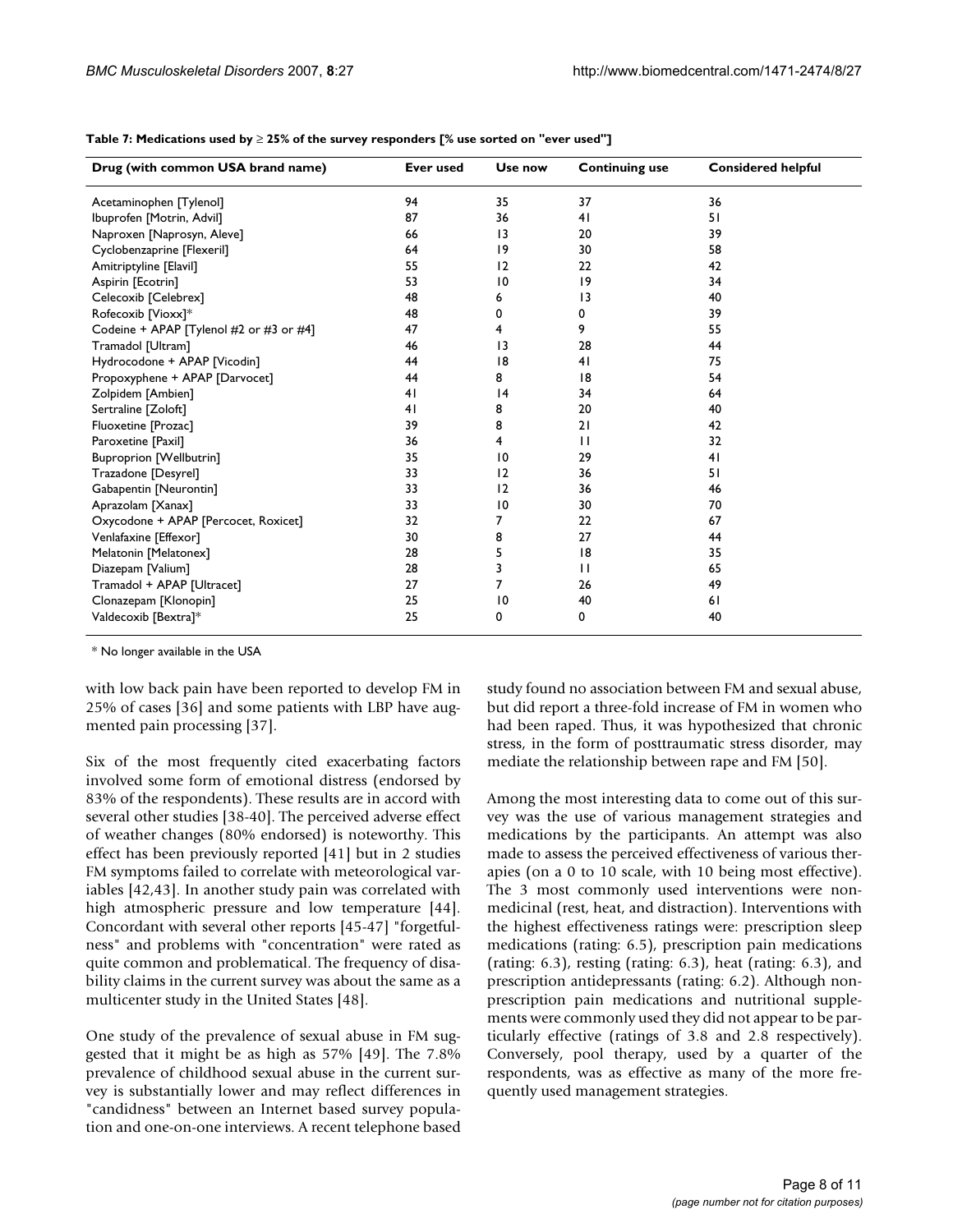The most commonly used medications were acetaminophen (94%), ibuprofen (87%), naproxen (66%), cyclobenzaprine (64%), and amitriptyline (55%). Based on the percentage of respondents who rated medications as helpful, the top 10 were: hydrocodone preparations (75%), aprazolam (70%), oxycodone preparations (67%), diazepam (65%), zolpidem (64%), clonazepam (61%), cyclobenzaprine (58%), codeine preparations (55%), propoxyphene preparations (54%), and ibuprofen (51%). Interestingly, there is a discrepancy between the most commonly used and the most effective medications. This, discrepancy may be associated with the heavy use of over-the-counter drugs, which are generally cheaper than prescription drugs. There may also be a reluctance of physicians to provide ongoing prescriptions of opioids and benzodiazepines. The perceived effectiveness of hydrocodone preparations is of some interest as this medication has never been formally tested in FM patients. Future research should examine the profile of health care providers who prescribed this and similar opioids. Aprazolam (reported as being helpful in 70% of respondents) has been noted to be of some benefit when used in conjunction with ibuprofen [51], but has never been formally evaluated as a stand-alone drug in FM.

Another way to consider effectiveness of medications is to examine continuation of treatment. The most commonly reported medications that respondents *continuing* to use were: hydrocodone preparations (41%), ibuprofen (41%), clonazepam (40%), acetaminophen (37%), gabapentin (36%), trazodone (36%), zolpidem (34%), aprozolam (30%), cyclobenzaprine (30%), and bupropion (29%). As expected, newer medications available at the end of 2005, such as duloxetine, sodium oxybate, and pregabalin, were being used by only a small percentage of respondents (i.e., < 8%). Non-adherence to prescribed medications is reported to be common in FM patients [52], but whether this is a result of lack of efficacy, side effects, cost, or psychosocial factors, is not known.

In interpreting the results of this survey it is important to acknowledge its limitations. The surveyed population was self-selected as people with FM who had Internet access and was familiar with the NFA website. Approximately 70% of the respondents indicated that they obtained information about FM from the NFA (the sponsors of the survey). It is possible that those familiar with NFA differ in important ways from people with FM in general. They were not personally interviewed or formally diagnosed. Thus an unknown proportion of those responding may not have met in 1990 ACR classification criteria for a diagnosis of FM [53]. However, only 1.6% of the responders reported that their diagnosis of FM had not been confirmed by a health care professional. There is some evidence that certain combinations of symptoms are strongly

correlated with an ACR based diagnosis of FM. For instance, Katz has reported that a history of widespread regional pain (score  $\geq$  8.0) plus fatigue (score  $\geq$  6.0) has a 75% concordance with ACR criteria [54]. This Internet based survey was new and previously untested and there is a need to confirm its psychometric properties in future studies. Preliminary testing suggested good face validity and test-retest reliability. Internet-based surveys are increasingly used to obtain patient data [55] and several studies have reported a good correlation with paper-andpencil surveys [56,57].

# **Conclusion**

The information from this survey provides as a glimpse into the FM landscape in the United States at the end of 2005 as perceived by a self-selected group of FM patients with Internet access. These results pose several issues for more in depth research, such as the prescribing habits of FM health care providers, the role of emotional precipitants, the impact of obesity, the significance of low back pain and the nature of FM related stiffness.

# **Competing interests**

The National Fibromyalgia Association received an unrestricted educational grant from Pfizer, Inc. for support of this study. Pfizer Inc. had no role in implementing the design of this study; in the collection, analysis, and interpretation of data; in the writing of the manuscript; or in the decision to submit the manuscript for publication.

# **Authors' contributions**

RMB provided the statistical analysis and was responsible for writing the manuscript with help and advice from the co-authors.

JJ did the initial work in developing the questionnaire and provided help with the methods

DCT participated in the statistical analysis and provided help with the results and discussion

IJR participated in result analysis and the discussion

LM initiated this project, provided the website used in the survey and provided editing advice

# **Acknowledgements**

We thank the following members of the Task Force for their contributions to this manuscript:

- Richard Gevirtz, PhD, Alliant International University San Diego, CA
- Kim Jones, PhD, FNP, Oregon Health & Science University, Portland OR
- Philip Mease, MD, University of Washington, Seattle WA
- Shari McMahan, PhD, California State University, Fullerton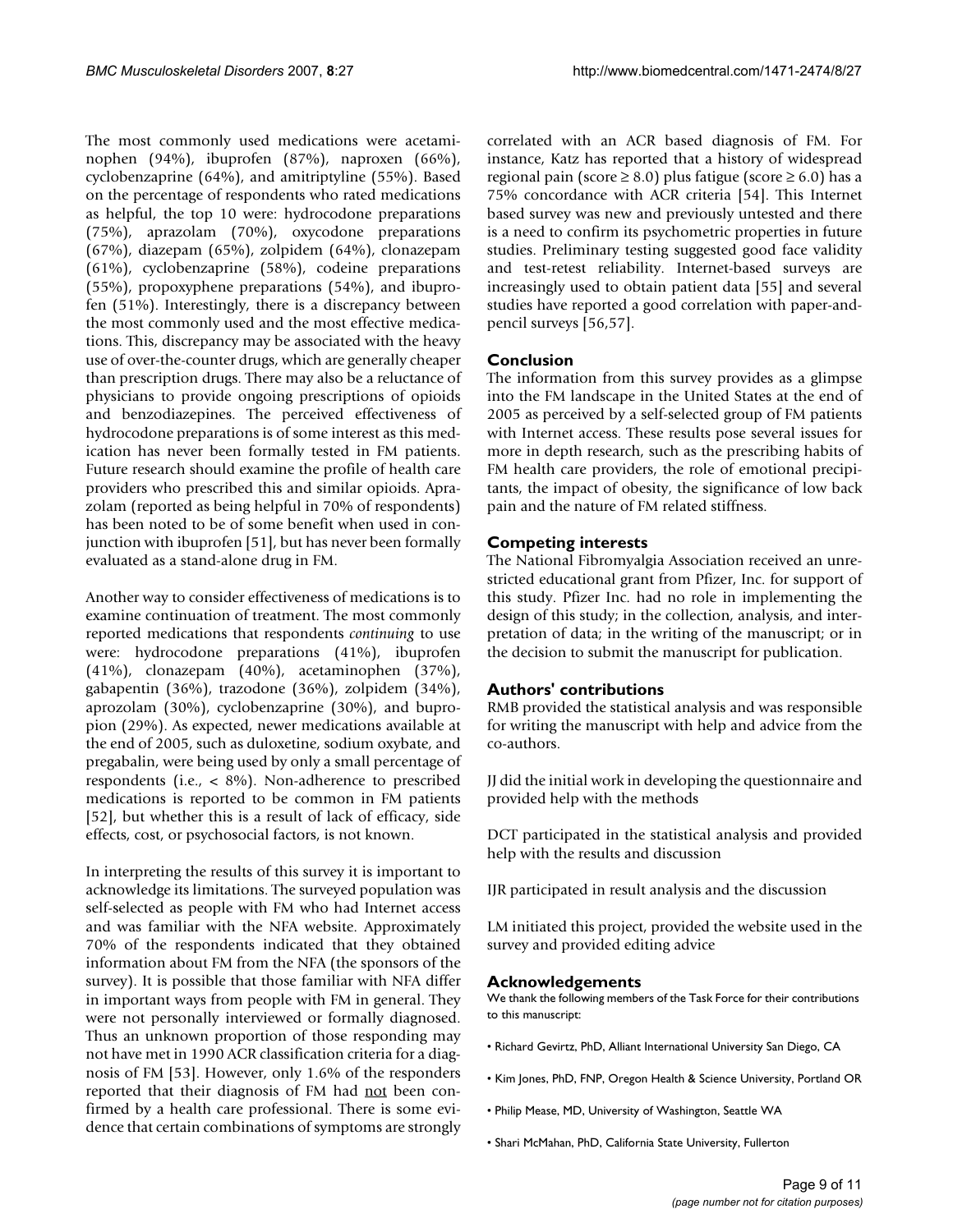- Daniel Rooks, PhD, Harvard Medical School, Beth Israel-Deaconess Medical Center, MA
- Dana Rutledge, RN, PhD, California State University, Fullerton
- Stuart Silverman, MD, University of California, Los Angeles, CA

Authors and members of the task force did not receive any funding, or any other remuneration, for their participation in this project.

#### **References**

- 1. White KP, Speechley M, Harth M, Ostbye T: **[The London Fibro](http://www.ncbi.nlm.nih.gov/entrez/query.fcgi?cmd=Retrieve&db=PubMed&dopt=Abstract&list_uids=10405948)[myalgia Epidemiology Study: comparing the demographic](http://www.ncbi.nlm.nih.gov/entrez/query.fcgi?cmd=Retrieve&db=PubMed&dopt=Abstract&list_uids=10405948) and clinical characteristics in 100 random community cases [of fibromyalgia versus controls.](http://www.ncbi.nlm.nih.gov/entrez/query.fcgi?cmd=Retrieve&db=PubMed&dopt=Abstract&list_uids=10405948)** *J Rheumatol* 1999, **26:**1577-1585.
- 2. Lindell L, Bergman S, Petersson IF, Jacobsson LT, Herrstrom P: **[Prev](http://www.ncbi.nlm.nih.gov/entrez/query.fcgi?cmd=Retrieve&db=PubMed&dopt=Abstract&list_uids=11097099)[alence of fibromyalgia and chronic widespread pain.](http://www.ncbi.nlm.nih.gov/entrez/query.fcgi?cmd=Retrieve&db=PubMed&dopt=Abstract&list_uids=11097099)** *Scand J Prim Health Care* 2000, **18:**149-153.
- 3. Jacobsson L, Lindgärde F, Manthorpe R: **[The commonest rheu](http://www.ncbi.nlm.nih.gov/entrez/query.fcgi?cmd=Retrieve&db=PubMed&dopt=Abstract&list_uids=2617226)[matic complaints of over six weeks' duration in a twelve](http://www.ncbi.nlm.nih.gov/entrez/query.fcgi?cmd=Retrieve&db=PubMed&dopt=Abstract&list_uids=2617226)month period in a defined Swedish population. Prevalences [and relationships.](http://www.ncbi.nlm.nih.gov/entrez/query.fcgi?cmd=Retrieve&db=PubMed&dopt=Abstract&list_uids=2617226)** *Scand J Rheumatol* 1989, **18:**353-360.
- 4. Forseth KO, Gran JT: **[The prevalence of fibromyalgia among](http://www.ncbi.nlm.nih.gov/entrez/query.fcgi?cmd=Retrieve&db=PubMed&dopt=Abstract&list_uids=1570493) [women aged 20–49 years in Arendal, Norway.](http://www.ncbi.nlm.nih.gov/entrez/query.fcgi?cmd=Retrieve&db=PubMed&dopt=Abstract&list_uids=1570493)** *Scand J Rheumatol* 1992, **21:**74-78.
- 5. Clark P, Burgos-Vargas R, Medina-Palma C, Lavielle P, Marina FF: **[Prevalence of fibromyalgia in children: a clinical study of](http://www.ncbi.nlm.nih.gov/entrez/query.fcgi?cmd=Retrieve&db=PubMed&dopt=Abstract&list_uids=9779859) [Mexican children.](http://www.ncbi.nlm.nih.gov/entrez/query.fcgi?cmd=Retrieve&db=PubMed&dopt=Abstract&list_uids=9779859)** *J Rheumatol* 1998, **25:**2009-2014.
- 6. Buskila D, Neumann L, Odes LR, Schleifer E, Depsames R, Abu-Shakra M: **[The prevalence of musculoskeletal pain and fibromyalgia](http://www.ncbi.nlm.nih.gov/entrez/query.fcgi?cmd=Retrieve&db=PubMed&dopt=Abstract&list_uids=11404824) [in patients hospitalized on internal medicine wards.](http://www.ncbi.nlm.nih.gov/entrez/query.fcgi?cmd=Retrieve&db=PubMed&dopt=Abstract&list_uids=11404824)** *Semin Arthritis Rheum* 2001, **30:**411-417.
- 7. Bergman S, Herrstrom P, Hogstrom K, Petersson IF, Svensson B, Jacobsson LT: **[Chronic musculoskeletal pain, prevalence rates,](http://www.ncbi.nlm.nih.gov/entrez/query.fcgi?cmd=Retrieve&db=PubMed&dopt=Abstract&list_uids=11409133) [and sociodemographic associations in a Swedish population](http://www.ncbi.nlm.nih.gov/entrez/query.fcgi?cmd=Retrieve&db=PubMed&dopt=Abstract&list_uids=11409133) [study.](http://www.ncbi.nlm.nih.gov/entrez/query.fcgi?cmd=Retrieve&db=PubMed&dopt=Abstract&list_uids=11409133)** *J Rheumatol* 2001, **28:**1369-1377.
- 8. White KP, Speechley M, Harth M, Ostbye T: **[The London Fibro](http://www.ncbi.nlm.nih.gov/entrez/query.fcgi?cmd=Retrieve&db=PubMed&dopt=Abstract&list_uids=10405947)[myalgia Epidemiology Study: the prevalence of fibromyalgia](http://www.ncbi.nlm.nih.gov/entrez/query.fcgi?cmd=Retrieve&db=PubMed&dopt=Abstract&list_uids=10405947) [syndrome in London, Ontario \[In Process Citation\].](http://www.ncbi.nlm.nih.gov/entrez/query.fcgi?cmd=Retrieve&db=PubMed&dopt=Abstract&list_uids=10405947)** *J Rheumatol* 1999, **26:**1570-1576.
- 9. Wolfe F, Ross K, Anderson J, Russell IJ, Hebert L: **[The prevalence](http://www.ncbi.nlm.nih.gov/entrez/query.fcgi?cmd=Retrieve&db=PubMed&dopt=Abstract&list_uids=7818567) [and characteristics of fibromyalgia in the general population.](http://www.ncbi.nlm.nih.gov/entrez/query.fcgi?cmd=Retrieve&db=PubMed&dopt=Abstract&list_uids=7818567)** *Arthritis Rheum* 1995, **38:**19-28.
- 10. Salaffi F, De AR, Grassi W: **[Prevalence of musculoskeletal con](http://www.ncbi.nlm.nih.gov/entrez/query.fcgi?cmd=Retrieve&db=PubMed&dopt=Abstract&list_uids=16396700)[ditions in an Italian population sample: results of a regional](http://www.ncbi.nlm.nih.gov/entrez/query.fcgi?cmd=Retrieve&db=PubMed&dopt=Abstract&list_uids=16396700) [community-based study. I. The MAPPING study.](http://www.ncbi.nlm.nih.gov/entrez/query.fcgi?cmd=Retrieve&db=PubMed&dopt=Abstract&list_uids=16396700)** *Clin Exp Rheumatol* 2005, **23:**819-828.
- 11. Cardiel MH, Rojas-Serrano J: **[Community based study to esti](http://www.ncbi.nlm.nih.gov/entrez/query.fcgi?cmd=Retrieve&db=PubMed&dopt=Abstract&list_uids=12412191)[mate prevalence, burden of illness and help seeking behavior](http://www.ncbi.nlm.nih.gov/entrez/query.fcgi?cmd=Retrieve&db=PubMed&dopt=Abstract&list_uids=12412191) in rheumatic diseases in Mexico City. A COPCORD study.** *Clin Exp Rheumatol* 2002, **20:**617-624.
- 12. Topbas M, Cakirbay H, Gulec H, Akgol E, Ak I, Can G: **[The preva](http://www.ncbi.nlm.nih.gov/entrez/query.fcgi?cmd=Retrieve&db=PubMed&dopt=Abstract&list_uids=16095011)[lence of fibromyalgia in women aged 20–64 in Turkey.](http://www.ncbi.nlm.nih.gov/entrez/query.fcgi?cmd=Retrieve&db=PubMed&dopt=Abstract&list_uids=16095011)** *Scand J Rheumatol* 2005, **34:**140-144.
- 13. Wolfe F, Pincus T: **[Standard self-report questionnaires in rou](http://www.ncbi.nlm.nih.gov/entrez/query.fcgi?cmd=Retrieve&db=PubMed&dopt=Abstract&list_uids=1865407)[tine clinical and research practice – an opportunity for](http://www.ncbi.nlm.nih.gov/entrez/query.fcgi?cmd=Retrieve&db=PubMed&dopt=Abstract&list_uids=1865407) [patients and rheumatologists.](http://www.ncbi.nlm.nih.gov/entrez/query.fcgi?cmd=Retrieve&db=PubMed&dopt=Abstract&list_uids=1865407)** *J Rheumatol* 1991, **18:**643-646.
- 14. Bennett R: **[The Fibromyalgia Impact Questionnaire \(FIQ\): a](http://www.ncbi.nlm.nih.gov/entrez/query.fcgi?cmd=Retrieve&db=PubMed&dopt=Abstract&list_uids=16273800) [review of its development, current version, operating char](http://www.ncbi.nlm.nih.gov/entrez/query.fcgi?cmd=Retrieve&db=PubMed&dopt=Abstract&list_uids=16273800)[acteristics and uses.](http://www.ncbi.nlm.nih.gov/entrez/query.fcgi?cmd=Retrieve&db=PubMed&dopt=Abstract&list_uids=16273800)** *Clin Exp Rheumatol* 2005, **23:**S154-S162.
- 15. Pincus T, Wolfe F: **[Patient questionnaires for clinical research](http://www.ncbi.nlm.nih.gov/entrez/query.fcgi?cmd=Retrieve&db=PubMed&dopt=Abstract&list_uids=15801008) [and improved standard patient care: is it better to have 80%](http://www.ncbi.nlm.nih.gov/entrez/query.fcgi?cmd=Retrieve&db=PubMed&dopt=Abstract&list_uids=15801008) of the information in 100% of patients or 100% of the infor[mation in 5% of patients?](http://www.ncbi.nlm.nih.gov/entrez/query.fcgi?cmd=Retrieve&db=PubMed&dopt=Abstract&list_uids=15801008)** *J Rheumatol* 2005, **32:**575-577.
- 16. Pincus T: **[Why should rheumatologists collect patient self](http://www.ncbi.nlm.nih.gov/entrez/query.fcgi?cmd=Retrieve&db=PubMed&dopt=Abstract&list_uids=7631031)[report questionnaires in routine rheumatologic care?](http://www.ncbi.nlm.nih.gov/entrez/query.fcgi?cmd=Retrieve&db=PubMed&dopt=Abstract&list_uids=7631031)** *Rheum Dis Clin North Am* 1995, **21:**271-319.
- 17. Boers M, Brooks P, Simon LS, Strand V, Tugwell P: **[OMERACT: an](http://www.ncbi.nlm.nih.gov/entrez/query.fcgi?cmd=Retrieve&db=PubMed&dopt=Abstract&list_uids=16273779) [international initiative to improve outcome measurement in](http://www.ncbi.nlm.nih.gov/entrez/query.fcgi?cmd=Retrieve&db=PubMed&dopt=Abstract&list_uids=16273779) [rheumatology.](http://www.ncbi.nlm.nih.gov/entrez/query.fcgi?cmd=Retrieve&db=PubMed&dopt=Abstract&list_uids=16273779)** *Clin Exp Rheumatol* 2005, **23:**S10-S13.
- 18. National Fibromyalgia Association: **NFA Internet Survey Questionnaire.** [[http://fmawareorg0.web120.discountasp.net/survey/](http://fmawareorg0.web120.discountasp.net/survey/2005/epidemological/emailBlast.htm) [2005/epidemological/emailBlast.htm\]](http://fmawareorg0.web120.discountasp.net/survey/2005/epidemological/emailBlast.htm). (Electronic Citation 2005)
- 19. US Census Bureau: **United States Census 2000.** [\[http://](http://www.census.gov/main/www/cen2000.html) [www.census.gov/main/www/cen2000.html\]](http://www.census.gov/main/www/cen2000.html). (Electronic 2000)
- 20. Prince A, Bernard AL, Esdall AP: **A descriptive analysis of fibromyalgia from the patient's perspective.** *John of Musculoskeletal Pain* 2000, **8:**35-47.
- 21. Patucchi E, Fatati G, Puxeddu A, Coaccioli S: **[Prevalence of fibro](http://www.ncbi.nlm.nih.gov/entrez/query.fcgi?cmd=Retrieve&db=PubMed&dopt=Abstract&list_uids=12677786)[myalgia in diabetes mellitus and obesity.](http://www.ncbi.nlm.nih.gov/entrez/query.fcgi?cmd=Retrieve&db=PubMed&dopt=Abstract&list_uids=12677786)** *Recenti Prog Med* 2003, **94:**163-165.
- 22. Yunus MB, Arslan S, Aldag JC: **[Relationship between body mass](http://www.ncbi.nlm.nih.gov/entrez/query.fcgi?cmd=Retrieve&db=PubMed&dopt=Abstract&list_uids=11922197) [index and fibromyalgia features.](http://www.ncbi.nlm.nih.gov/entrez/query.fcgi?cmd=Retrieve&db=PubMed&dopt=Abstract&list_uids=11922197)** *Scand J Rheumatol* 2002, **31:**27-31.
- 23. Mengshoel AM, Haugen M: **[Health status in fibromyalgia a fol](http://www.ncbi.nlm.nih.gov/entrez/query.fcgi?cmd=Retrieve&db=PubMed&dopt=Abstract&list_uids=11550978)[lowup study.](http://www.ncbi.nlm.nih.gov/entrez/query.fcgi?cmd=Retrieve&db=PubMed&dopt=Abstract&list_uids=11550978)** *J Rheumatol* 2001, **28:**2085-2089.
- 24. Shapiro JR, Anderson DA, noff-Burg S: **[A pilot study of the effects](http://www.ncbi.nlm.nih.gov/entrez/query.fcgi?cmd=Retrieve&db=PubMed&dopt=Abstract&list_uids=16253617) [of behavioral weight loss treatment on fibromyalgia symp](http://www.ncbi.nlm.nih.gov/entrez/query.fcgi?cmd=Retrieve&db=PubMed&dopt=Abstract&list_uids=16253617)[toms.](http://www.ncbi.nlm.nih.gov/entrez/query.fcgi?cmd=Retrieve&db=PubMed&dopt=Abstract&list_uids=16253617)** *J Psychosom Res* 2005, **59:**275-282.
- 25. White KP, Nielson WR, Harth M, Ostbye T, Speechley M: **[Does the](http://www.ncbi.nlm.nih.gov/entrez/query.fcgi?cmd=Retrieve&db=PubMed&dopt=Abstract&list_uids=12115155) [label "fibromyalgia" alter health status, function, and health](http://www.ncbi.nlm.nih.gov/entrez/query.fcgi?cmd=Retrieve&db=PubMed&dopt=Abstract&list_uids=12115155) service utilization? A prospective, within-group comparison in a community cohort of adults with chronic widespread [pain.](http://www.ncbi.nlm.nih.gov/entrez/query.fcgi?cmd=Retrieve&db=PubMed&dopt=Abstract&list_uids=12115155)** *Arthritis Rheum* 2002, **47:**260-265.
- 26. Yazici Y, Pincus T, Kautiainen H, Sokka T: **[Morning stiffness in](http://www.ncbi.nlm.nih.gov/entrez/query.fcgi?cmd=Retrieve&db=PubMed&dopt=Abstract&list_uids=15338490) [patients with early rheumatoid arthritis is associated more](http://www.ncbi.nlm.nih.gov/entrez/query.fcgi?cmd=Retrieve&db=PubMed&dopt=Abstract&list_uids=15338490) strongly with functional disability than with joint swelling [and erythrocyte sedimentation rate.](http://www.ncbi.nlm.nih.gov/entrez/query.fcgi?cmd=Retrieve&db=PubMed&dopt=Abstract&list_uids=15338490)** *J Rheumatol* 2004, **31:**1723-1726.
- 27. Salvarani C, Cantini F, Boiardi L, Hunder GG: **[Polymyalgia rheu](http://www.ncbi.nlm.nih.gov/entrez/query.fcgi?cmd=Retrieve&db=PubMed&dopt=Abstract&list_uids=15454128)[matica.](http://www.ncbi.nlm.nih.gov/entrez/query.fcgi?cmd=Retrieve&db=PubMed&dopt=Abstract&list_uids=15454128)** *Best Pract Res Clin Rheumatol* 2004, **18:**705-722.
- 28. Grönblad M, Nyk:anen J, Konttinen Y, J:arvinen E, Helve T: [Effect of](http://www.ncbi.nlm.nih.gov/entrez/query.fcgi?cmd=Retrieve&db=PubMed&dopt=Abstract&list_uids=8358976) **[zopiclone on sleep quality, morning stiffness, widespread](http://www.ncbi.nlm.nih.gov/entrez/query.fcgi?cmd=Retrieve&db=PubMed&dopt=Abstract&list_uids=8358976) tenderness and pain and general discomfort in primary fibro[myalgia patients. A double-blind randomized trial.](http://www.ncbi.nlm.nih.gov/entrez/query.fcgi?cmd=Retrieve&db=PubMed&dopt=Abstract&list_uids=8358976)** *Clin Rheumatol* 1993, **12:**186-191.
- 29. Russell IJ, Michalek JE, Kang YK, Richards AB: **[Reduction of morn](http://www.ncbi.nlm.nih.gov/entrez/query.fcgi?cmd=Retrieve&db=PubMed&dopt=Abstract&list_uids=10476944)[ing stiffness and improvement in physical function in fibro](http://www.ncbi.nlm.nih.gov/entrez/query.fcgi?cmd=Retrieve&db=PubMed&dopt=Abstract&list_uids=10476944)myalgia syndrome patients treated sublingually with low [doses of human interferon-alpha.](http://www.ncbi.nlm.nih.gov/entrez/query.fcgi?cmd=Retrieve&db=PubMed&dopt=Abstract&list_uids=10476944)** *J Interferon Cytokine Res* 1999, **19:**961-968.
- Lineker S, Badley E, Charles C, Hart L, Streiner D: [Defining morn](http://www.ncbi.nlm.nih.gov/entrez/query.fcgi?cmd=Retrieve&db=PubMed&dopt=Abstract&list_uids=10332967)**[ing stiffness in rheumatoid arthritis.](http://www.ncbi.nlm.nih.gov/entrez/query.fcgi?cmd=Retrieve&db=PubMed&dopt=Abstract&list_uids=10332967)** *J Rheumatol* 1999, **26:**1052-1057.
- 31. Engstrom-Laurent A, Hallgren R: **[Circulating hyaluronic acid lev](http://www.ncbi.nlm.nih.gov/entrez/query.fcgi?cmd=Retrieve&db=PubMed&dopt=Abstract&list_uids=3435565)[els vary with physical activity in healthy subjects and in rheu](http://www.ncbi.nlm.nih.gov/entrez/query.fcgi?cmd=Retrieve&db=PubMed&dopt=Abstract&list_uids=3435565)matoid arthritis patients. Relationship to synovitis mass and [morning stiffness.](http://www.ncbi.nlm.nih.gov/entrez/query.fcgi?cmd=Retrieve&db=PubMed&dopt=Abstract&list_uids=3435565)** *Arthritis Rheum* 1987, **30:**1333-1338.
- 32. Yaron I, Buskila D, Shirazi I, Neumann L, Elkayam O, Paran D, Yaron M: **[Elevated levels of hyaluronic acid in the sera of women](http://www.ncbi.nlm.nih.gov/entrez/query.fcgi?cmd=Retrieve&db=PubMed&dopt=Abstract&list_uids=9375887) [with fibromyalgia.](http://www.ncbi.nlm.nih.gov/entrez/query.fcgi?cmd=Retrieve&db=PubMed&dopt=Abstract&list_uids=9375887)** *J Rheumatol* 1997, **24:**2221-2224.
- 33. Werle E, Jakel HP, Muller A, Fischer H, Fiehn W, Eich W: **[Serum](http://www.ncbi.nlm.nih.gov/entrez/query.fcgi?cmd=Retrieve&db=PubMed&dopt=Abstract&list_uids=15719700) [hyaluronic acid levels are elevated in arthritis patients, but](http://www.ncbi.nlm.nih.gov/entrez/query.fcgi?cmd=Retrieve&db=PubMed&dopt=Abstract&list_uids=15719700) normal and not associated with clinical data in patients with [fibromyalgia syndrome.](http://www.ncbi.nlm.nih.gov/entrez/query.fcgi?cmd=Retrieve&db=PubMed&dopt=Abstract&list_uids=15719700)** *Clin Lab* 2005, **51:**11-19.
- 34. Bliddal H, Moller HJ, Schaadt M, Danneskiold-Samsoe B: **[Patients](http://www.ncbi.nlm.nih.gov/entrez/query.fcgi?cmd=Retrieve&db=PubMed&dopt=Abstract&list_uids=11093449) [with fibromyalgia have normal serum levels of hyaluronic](http://www.ncbi.nlm.nih.gov/entrez/query.fcgi?cmd=Retrieve&db=PubMed&dopt=Abstract&list_uids=11093449) [acid.](http://www.ncbi.nlm.nih.gov/entrez/query.fcgi?cmd=Retrieve&db=PubMed&dopt=Abstract&list_uids=11093449)** *J Rheumatol* 2000, **27:**2658-2659.
- 35. Barkhuizen A, Bennett RM: **[Elevated levels of hyaluronic acid in](http://www.ncbi.nlm.nih.gov/entrez/query.fcgi?cmd=Retrieve&db=PubMed&dopt=Abstract&list_uids=10493694) [the sera of women with fibromyalgia.](http://www.ncbi.nlm.nih.gov/entrez/query.fcgi?cmd=Retrieve&db=PubMed&dopt=Abstract&list_uids=10493694)** *J Rheumatol* 1999, **26:**2063-2064.
- 36. Lapossy E, Maleitzke R, Hrycaj P, Mennet W, Muller W: **[The fre](http://www.ncbi.nlm.nih.gov/entrez/query.fcgi?cmd=Retrieve&db=PubMed&dopt=Abstract&list_uids=7863275)[quency of transition of chronic low back pain to fibromyalgia.](http://www.ncbi.nlm.nih.gov/entrez/query.fcgi?cmd=Retrieve&db=PubMed&dopt=Abstract&list_uids=7863275)** *Scand J Rheumatol* 1995, **24:**29-33.
- Giesecke T, Gracely RH, Grant MA, Nachemson A, Petzke F, Williams DA, Clauw DJ: **[Evidence of augmented central pain](http://www.ncbi.nlm.nih.gov/entrez/query.fcgi?cmd=Retrieve&db=PubMed&dopt=Abstract&list_uids=14872506) [processing in idiopathic chronic low back pain.](http://www.ncbi.nlm.nih.gov/entrez/query.fcgi?cmd=Retrieve&db=PubMed&dopt=Abstract&list_uids=14872506)** *Arthritis Rheum* 2004, **50:**613-623.
- 38. Kivimaki M, Leino-Arjas P, Virtanen M, Elovainio M, Keltikangas-Jarvinen L, Puttonen S, Vartia M, Brunner E, Vahtera J: **[Work stress](http://www.ncbi.nlm.nih.gov/entrez/query.fcgi?cmd=Retrieve&db=PubMed&dopt=Abstract&list_uids=15581643) [and incidence of newly diagnosed fibromyalgia: prospective](http://www.ncbi.nlm.nih.gov/entrez/query.fcgi?cmd=Retrieve&db=PubMed&dopt=Abstract&list_uids=15581643) [cohort study.](http://www.ncbi.nlm.nih.gov/entrez/query.fcgi?cmd=Retrieve&db=PubMed&dopt=Abstract&list_uids=15581643)** *J Psychosom Res* 2004, **57:**417-422.
- 39. Amir M, Kaplan Z, Neumann L, Sharabani R, Shani N, Buskila D: **[Post](http://www.ncbi.nlm.nih.gov/entrez/query.fcgi?cmd=Retrieve&db=PubMed&dopt=Abstract&list_uids=9226608)[traumatic stress disorder, tenderness and fibromyalgia.](http://www.ncbi.nlm.nih.gov/entrez/query.fcgi?cmd=Retrieve&db=PubMed&dopt=Abstract&list_uids=9226608)** *J Psychosom Res* 1997, **42:**607-613.
- 40. Van Houdenhove B, Neerinckx E, Onghena P, Vingerhoets A, Lysens R, Vertommen H: **[Daily hassles reported by chronic fatigue](http://www.ncbi.nlm.nih.gov/entrez/query.fcgi?cmd=Retrieve&db=PubMed&dopt=Abstract&list_uids=12097786) [syndrome and fibromyalgia patients in tertiary care: a con](http://www.ncbi.nlm.nih.gov/entrez/query.fcgi?cmd=Retrieve&db=PubMed&dopt=Abstract&list_uids=12097786)-**